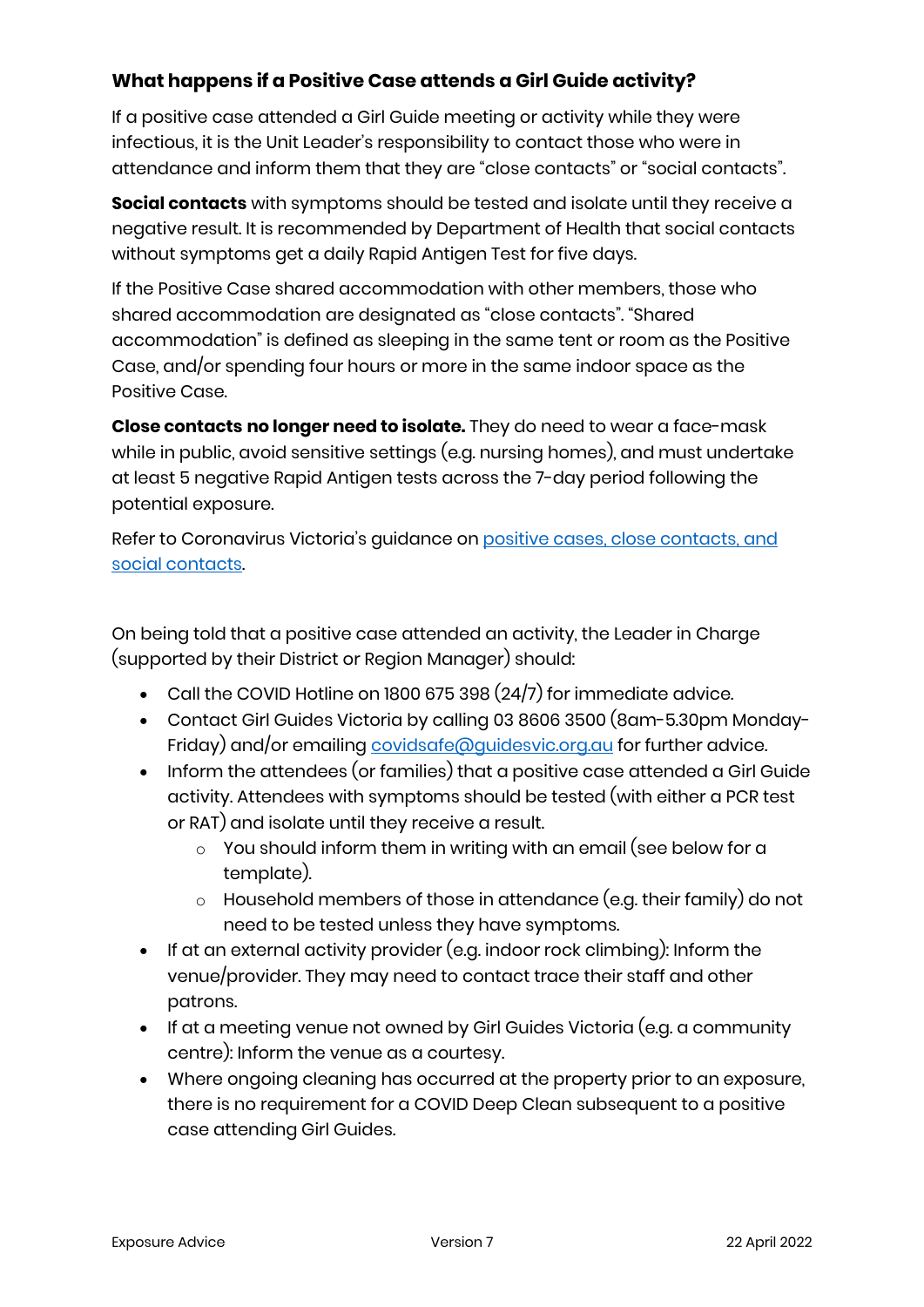## **What should we tell families if a Positive Case attended a Girl Guide activity?**

Unless the positive case shared accommodation, the below text can sent to families if a positive case attended a Girl Guide activity.

Dear Girl Guides & families,

Unfortunately, we have been informed that somebody who attended [name the meeting/activity, e.g. Excursion to All Fired Up] on [date of meeting/activity, e.g. Monday 2 February 2022] has since tested positive for COVID-19. They are currently in isolation for seven days from their test date. Their household contacts are also in isolation for seven days and will be tested at the end of their isolation period.

Under the Coronavirus Directions, all other attendees are classified as "social contacts". **Any social contacts with symptoms should be tested immediately and isolate until receiving a negative result.** It is recommended by the Department of Health that social contacts without symptoms undertake a daily Rapid Antigen test for five days if possible.

In most cases, the Department of Health will not contact a positive case's social contacts or provide direct advice. Refer to <https://www.coronavirus.vic.gov.au/checklist> for more information.

Other members of your family or household who were not present do not need to isolate or be tested unless they have symptoms.

Please reach out to covidsafe@quidesvic.org.au if you have any questions or concerns. Urgent queries should be directed to the 24/7 COVID hotline on 1800 675 398.

Yours in Guiding,

etc.

# **What should we tell families if a Positive Case shared accommodation at an overnight event?**

The below text can be sent to families if a positive case shared accommodation at an overnight event.

#### Dear Girl Guides & families,

Unfortunately, we have been informed that somebody who attended [name the overnight activity, e.g. Melbourne District Camp] on the night of [date(s) of event e.g. Friday 18 to Sunday 20 March 2022] and shared accommodation with you/your